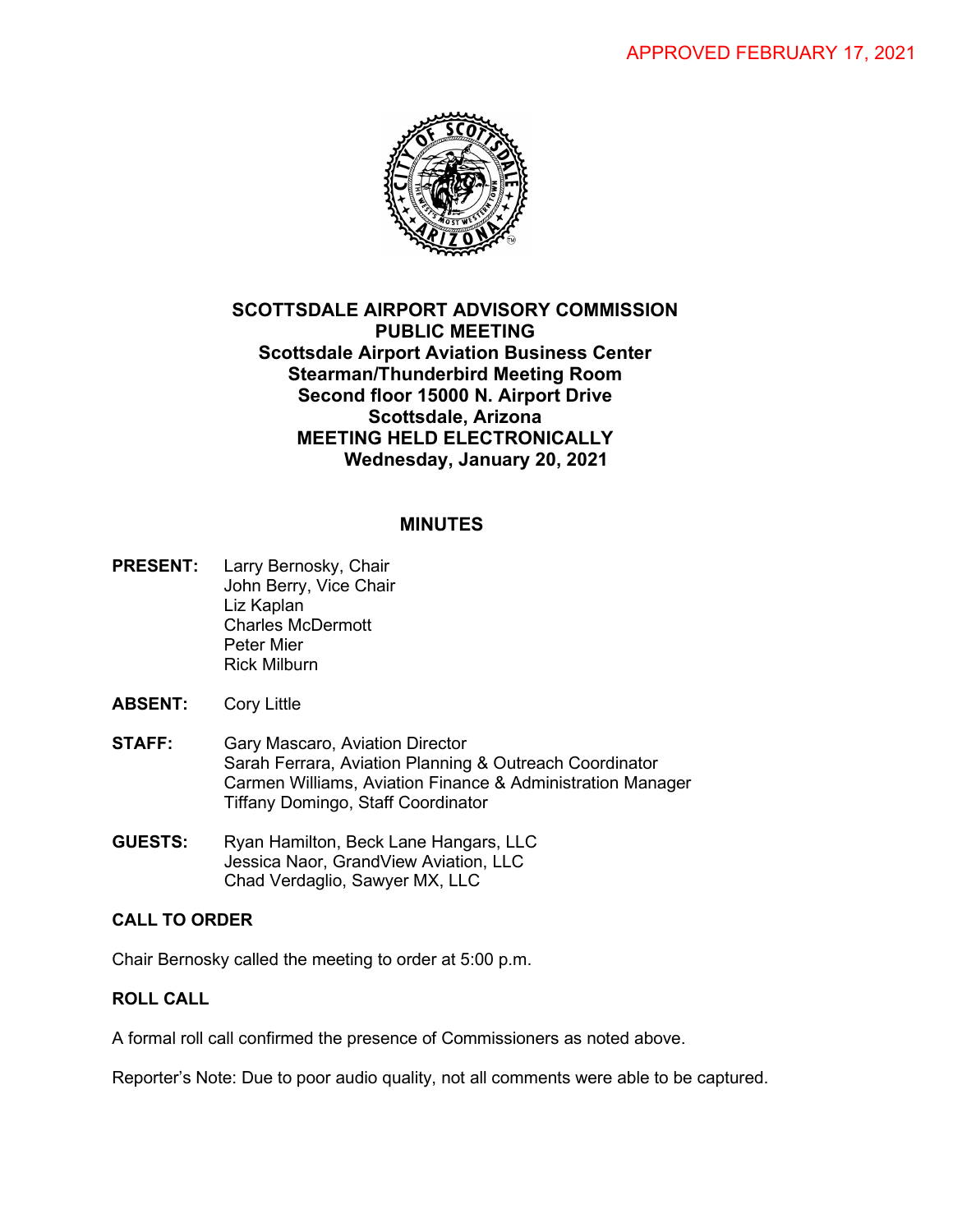### **AVIATION DIRECTOR'S REPORT**

Gary Mascaro, Aviation Director, announced the official opening of Scottdale Airport's third FBO, Jet Aviation, as well as the opening of Phase 1 of the Airport's north executive box hangar development. Phase 2, consisting of an additional seven executive box hangars, is currently in development to be completed in the fall. He thanked Chair Bernosky and Vice Chair Berry for their service on the Commission.

1. Regular Meeting: November 18, 2020

Chair Bernosky called for approval of the minutes.

COMMISSIONER MIER MADE A MOTION TO APPROVE THE REGULAR MINUTES OF NOVEMBER 18, 2020 AS PRESENTED. VICE CHAIR BERRY SECONDED THE MOTION, WHICH CARRIED 6/0 WITH CHAIR BERNOSKY, VICE CHAIR BERRY, COMMISSIONERS KAPLAN, MCDERMOTT, MIER AND MILBURN VOTING IN THE AFFIRMATIVE WITH NO DISSENTING VOTES.

#### **PUBLIC COMMENTS**

No comments were submitted.

### **REGULAR AGENDA ITEMS 1-17**

1. Election of Officers

Mr. Mascaro reviewed the nomination process.

CHAIR BERNOSKY MADE A MOTION TO NOMINATE VICE CHAIR BERRY AS CHAIR. COMMISSIONER MILBURN SECONDED THE MOTION, WHICH CARRIED 6/0 WITH CHAIR BERNOSKY, VICE CHAIR BERRY, COMMISSIONERS KAPLAN MCDERMOTT, MIER AND MILBURN VOTING IN THE AFFIRMATIVE WITH NO DISSENTING VOTES.

CHAIR BERNOSKY MADE A MOTION TO NOMINATE CHARLES MCDERMOTT AS VICE CHAIR. VICE CHAIR BERRY SECONDED THE MOTION, WHICH CARRIED 6/0 WITH CHAIR BERNOSKY, VICE CHAIR BERRY, COMMISSIONERS KAPLAN, MCDERMOTT, MIER AND MILBURN VOTING IN THE AFFIRMATIVE WITH NO DISSENTING VOTES.

Upon the votes, the newly elected officers immediately assumed their roles.

2. Discussion and Possible Action Regarding Airport Advisory Commission By-Laws

Mr. Mascaro stated that the By-Laws are presented on an annual basis in anticipation of any changes or modifications desired by the Commission. No changes were recommended by Commission members.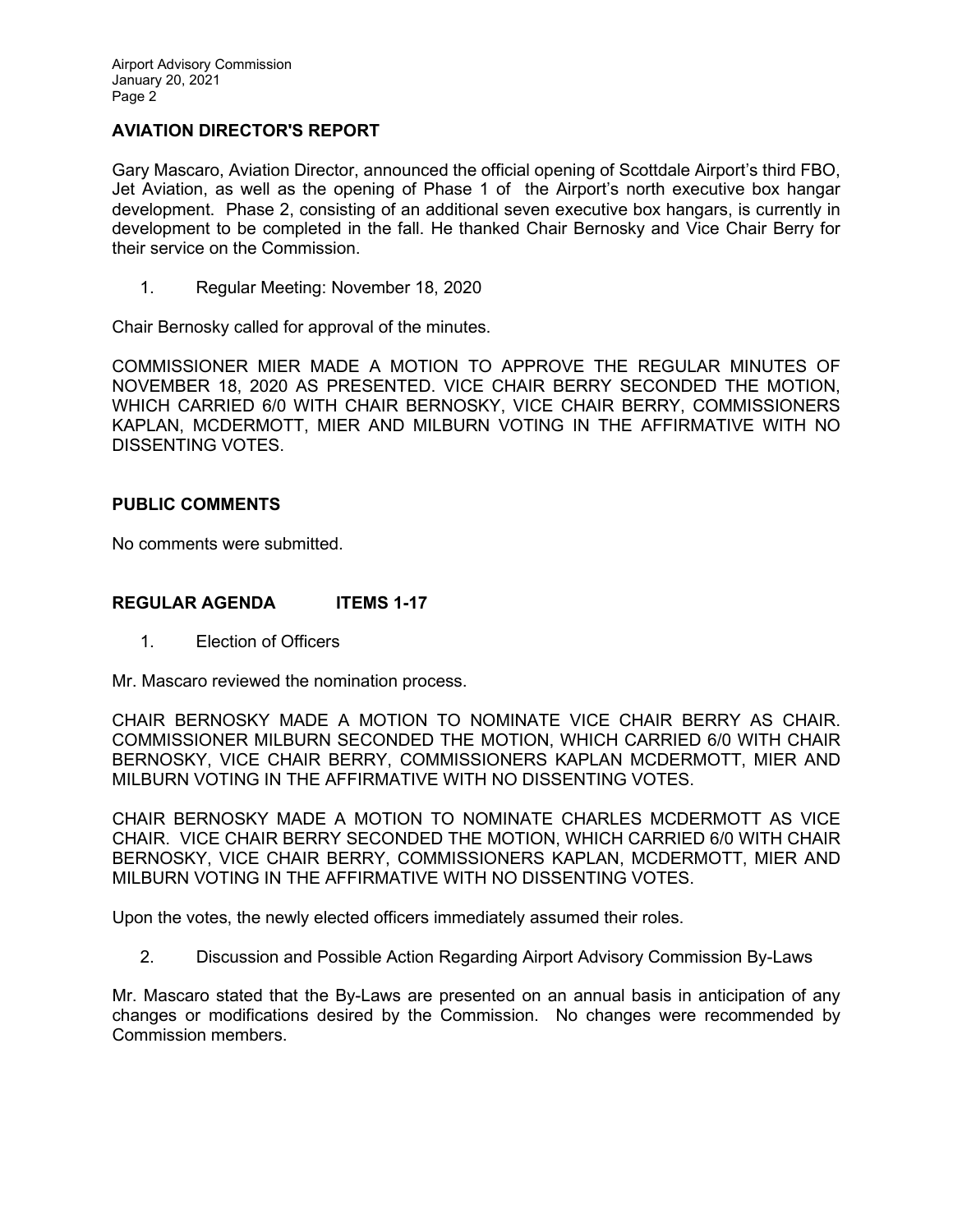3. Discussion and Possible Action Regarding Application for Airpark Aeronautical Business Permit for Beck Lane Hangars, LLC to Conduct Hanger/Shade Leading Services at the Scottsdale Airpark.

Carmen Williams, Aviation Finance & Administration Manager, noted that the applicant's business is located on Beck Lane with aircraft access through Gate 6. They have over 40,000 square feet of hangar office space and common area space. They have met the requirements of the permit and have submitted the proper documentation. Mr. Ryan Hamilton was in attendance to answer any questions.

VICE CHAIR MCDERMOTT MADE A MOTION TO APPROVE THE APPLICATION FOR AN AERONAUTICAL BUSINESS PERMIT FOR BECK LANE HANGARS, LLC, TO CONDUCT HANGAR/SHADE LEASING SERVICES AT THE SCOTTSDALE AIRPARK. COMMISSIONER KAPLAN SECONDED THE MOTION, WHICH CARRIED 6/0 WITH CHAIR BERRY, VICE CHAIR MCDERMOTT, COMMISSIONERS BERNOSKY, KAPLAN, MIER AND MILBURN VOTING IN THE AFFIRMATIVE WITH NO DISSENTING VOTES.

4. Discussion and Possible Action Regarding Application for Airport Aeronautical Business Permit for GrandView Aviation, LLC, to Conduct Aircraft Charter Services at the Scottsdale Airport

Ms. Williams stated that GrandView's main offices are in Baltimore, Maryland. They have leased office space at Signature Flight Support's main facility and are basing an Embraer 505 Phenom jet at Scottsdale for their charter operations. They have met the requirements of the permit and have submitted the proper documentation. Ms. Jessica Naor, Chief Operating Officer, was in attendance to answer any questions.

COMMISSIONER MIER MADE A MOTION TO APPROVE THE APPLICATION FOR AN AERONAUTICAL BUSINESS PERMIT FOR GRANDVIEW AVIATION, LLC, TO CONDUCT AIRCRAFT CHARTER SERVICES AT THE SCOTTSDALE AIRPORT. COMMISSIONER MILBURN SECONDED THE MOTION, WHICH CARRIED 6/0 WITH CHAIR BERRY, VICE CHAIR MCDERMOTT, COMMISSIONERS BERNOSKY, KAPLAN, MIER AND MILBURN VOTING IN THE AFFIRMATIVE WITH NO DISSENTING VOTES.

5. Discussion and Possible Action Regarding Application for Airport Aeronautical Business Permit for Sawyer MX, LLC., to Conduct Aircraft Maintenance and Repair Services at the Scottsdale Airport

Ms. Williams stated that Sawyer is a long-term tenant of the Airport, with flight school and charter operations under Sawyer Aviation. They have recently expanded their business to add aircraft maintenance services under the separate entity. They have office and hangar space at both the Ross Aviation and Jet Aviation facilities. They have met the requirements of the permit and submitted the proper documentation.

In response to a question from Chair Berry, Chad Verdaglio, President of Sawyer MX, LLC, stated that they will be servicing jet aircraft as well as piston.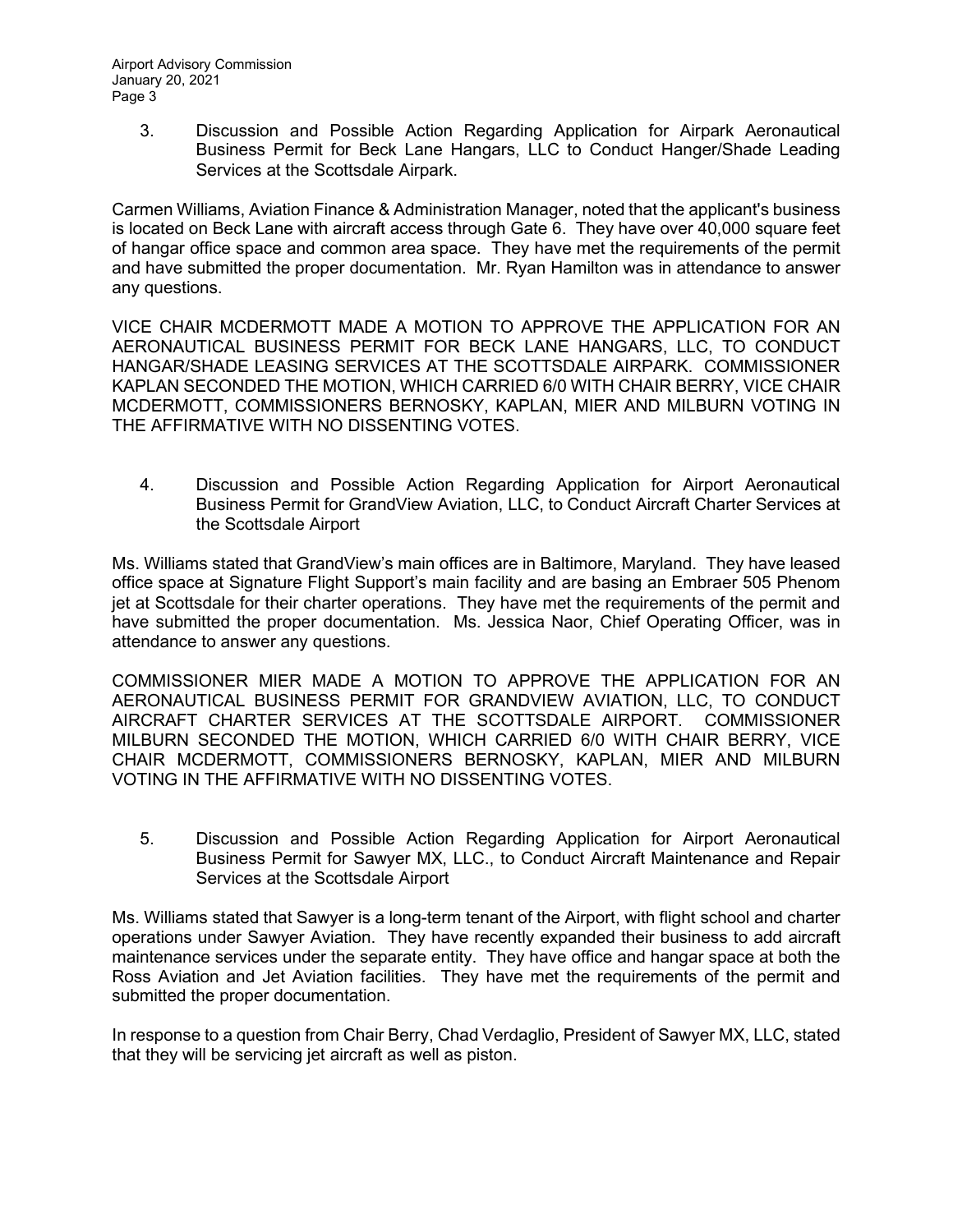In response to a question from Commissioner Milburn, Mr. Verdaglio said the maintenance shop is a stand-alone facility. They will also have 8,000 of floor space in Hangar 6 with Ross.

COMMISSIONER MILBURN MADE A MOTION TO APPROVE THE APPLICATION FOR AN AERONAUTICAL BUSINESS PERMIT FOR SAWYER MX, LLC., TO CONDUCT AIRCRAFT MAINTENANCE AND REPAIR SERVICES AT THE SCOTTSDALE AIRPORT. COMMISSIONER BERNOSKY SECONDED THE MOTION, WHICH CARRIED 6/0 WITH CHAIR BERRY, VICE CHAIR MCDERMOTT, COMMISSIONERS BERNOSKY, KAPLAN, MIER AND MILBURN VOTING IN THE AFFIRMATIVE WITH NO DISSENTING VOTES.

6. Discussion and Possible Action to Approve Airport Advisory Commission Annual Report

Mr. Mascaro stated that all Board and Commission annual reports are forwarded to City Council in the month of February. He provided a brief overview of the Airport Commission's 2020 report. He reported that he received notice today from the FAA that the federal government has released grant funding to move forward with the Runway Rehab Project. Commission members are welcome to add any additional comments to the report to share with City Council. There were no requests for modifications.

VICE CHAIR MCDERMOTT MADE A MOTION TO APPROVE THE AIRPORT ADVISORY COMMISSION ANNUAL REPORT AS PRESENTED. COMMISSIONER MIER SECONDED THE MOTION, WHICH CARRIED 6/0 WITH CHAIR BERRY, VICE CHAIR MCDERMOTT, COMMISSIONERS BERNOSKY, KAPLAN, MIER AND MILBURN VOTING IN THE AFFIRMATIVE WITH NO DISSENTING VOTES.

7. Discussion and Possible Action to Recommend Adoption of Resolution No. 12038, Authorizing Lease Agreement with Pantheon Global Realty for the Lease of North General Aviation Executive Box Hangar Space at the Scottsdale Airport

Ms. Williams stated that the first set of seven box hangars under Phase 1 is open. Two Phase 1 units opened in November, 2020. After a mutual lease termination, one vacant unit was leased to Ross Aviation. Pantheon Global Realty would like to lease the second unit. The lease will also require City Council approval at its February 2, 2021 meeting. The lease is for Unit A-5 for a term of 36 months. In response to a Commissioner question, Ms. Williams stated that the pricing was negotiated between the Airport's aviation real estate consultant and the tenant.

VICE CHAIR MCDERMOTT MADE A MOTION TO RECOMMEND ADOPTION OF RESOLUTION NO. 12038, AUTHORIZING LEASE AGREEMENT WITH PANTHEON GLOBAL REALTY FOR THE LEASE OF NORTH GENERAL AVIATION EXECUTIVE BOX HANGAR SPACE AT THE SCOTTSDALE AIRPORT. COMMISSIONER KAPLAN SECONDED THE MOTION, WHICH CARRIED 6/0 WITH CHAIR BERRY, VICE CHAIR MCDERMOTT, COMMISSIONERS BERNOSKY, KAPLAN, MIER AND MILBURN VOTING IN THE AFFIRMATIVE WITH NO DISSENTING VOTES.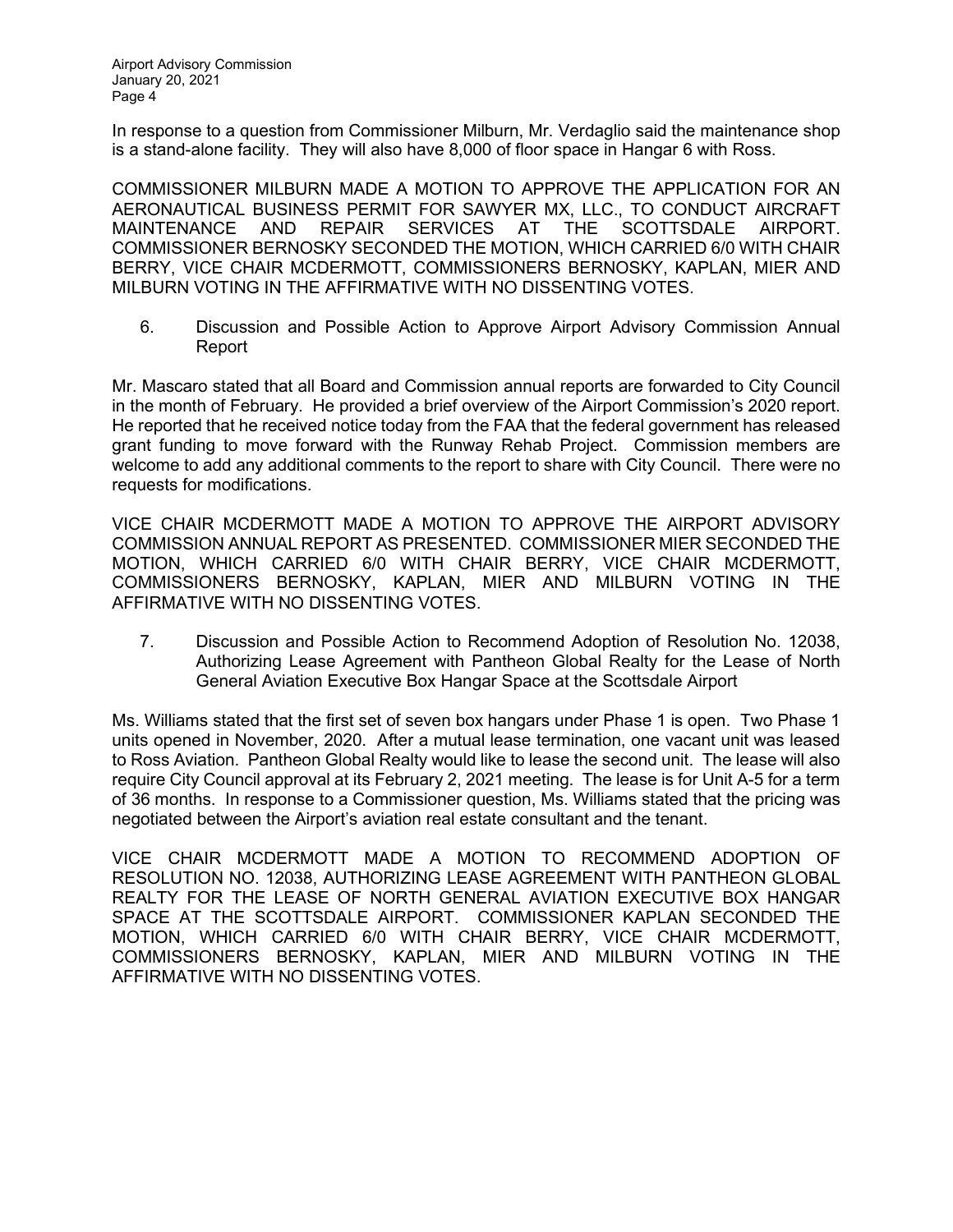8. Discussion and Possible Action to Recommend Adoption of Resolution No. 12044, Authorizing Contract No. 2021-015-COS with DMD Real Estate Group, LLC., for Aviation Real Estate Brokerage Consulting Services

Ms. Williams stated that the current contract with DMD Real Estate Group ended last December. Over the years, the Airport has benefited from the real estate services provided by DMD Real Estate Group. The Aviation Department and City Purchasing reissued the request for proposals for brokerage services on October 15th and the proposals were due November 10th. The range of services include property analysis, market analysis, leasing services and consulting services. Two proposals were received and reviewed by an evaluation committee. The recommendation is to award the contract to the DMD Real Estate Group. The contract will go to City Council for approval in February.

Commissioner Milburn asked about the number of years under contract with DMD. Ms. Williams stated that the first five-year contract ended in December. The current contract is a one-year term with four one-year renewable extensions.

Commissioner Milburn asked about the extent of use of DMD's consulting services in the past. Ms. Williams stated that hourly consultant rates have been minimal. For the north GA Box Hangars, there was a lump sum to include time for the analysis. On occasion staff will consult with them on advice for a contract. The majority of services will most likely be commissions for finding tenants and for marketing.

Chair Berry recused himself as he had sat on the evaluation committee.

VICE CHAIR MCDERMOTT MADE A MOTION TO RECOMMEND ADOPTION OF RESOLUTION NO. 12044, AUTHORIZING CONTRACT NO. 2021-015-COS WITH DMD REAL ESTATE GROUP, LLC FOR AVIATION REAL ESTATE BROKERAGE CONSULTING SERVICES. COMMISSIONER BERNOSKY SECONDED THE MOTION, WHICH CARRIED 5/0 WITH VICE CHAIR MCDERMOTT, COMMISSIONERS BERNOSKY, KAPLAN, MIER AND MILBURN VOTING IN THE AFFIRMATIVE WITH NO DISSENTING VOTES. CHAIR BERRY WAS RECUSED.

9. Discussion and Possible Action to Recommend that City Council Adopt Resolution 12045 Authorizing On-Call Engineering Services Contract Amendment 2018-055- COS-A1 with Mead & Hunt, Inc., Increasing the Annual Contract Expenditure Limit from \$1,000,000 to \$1,500,000 for Design and Construction Administration of Various Aviation Department Projects

Chris Read, Assistant Aviation Director – Operations, stated that Mead & Hunt provides the Airport with construction and administration services for large airfield projects. With larger projects, such as the box hangars and runway project, there will be a need to exceed the \$1 million limit.

Commissioner Milburn asked whether the contract would revert to the \$1 million limit at the end of the year and upon contract renewal. Mr. Read clarified that the amendment would continue through the end of the five-year contract.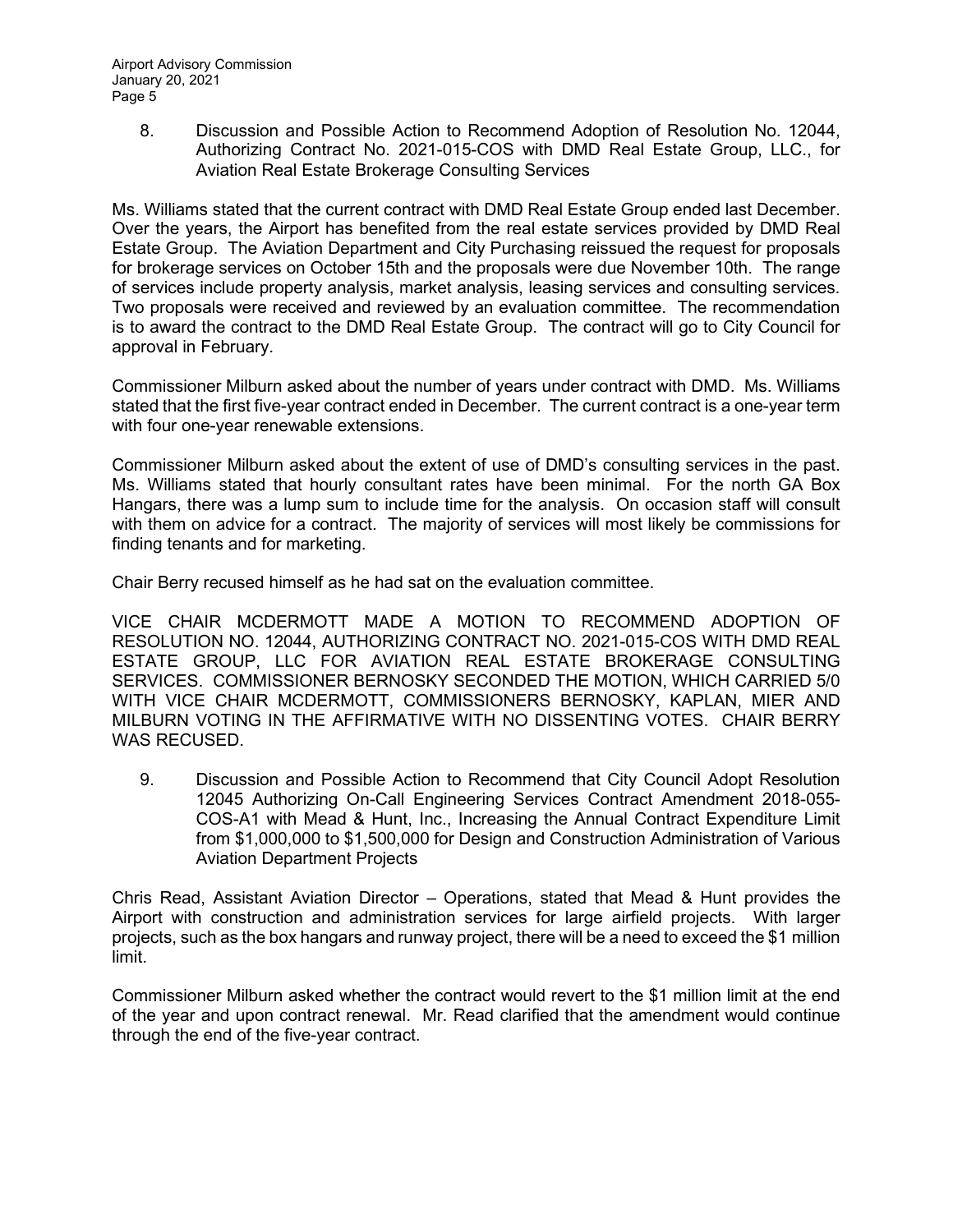Airport Advisory Commission January 20, 2021 Page 6

In response to a question from Chair Berry, Mr. Read confirmed that a contract amendment would have to be executed in order for the contract to go above \$1.5 million. However, this is not expected to be necessary.

VICE CHAIR MCDERMOTT MADE A MOTION TO RECOMMEND ADOPTION OF RESOLUTION NO. 12045, AUTHORIZING CONTRACT NO. 2021-055-COS-A1 WITH MEAD & HUNT, INC., INCREASING THE ANNUAL CONTRACT FROM \$1,000,000 TO \$1,500,000 FOR DESIGN AND CONSTRUCTION ADMINISTRATION OF VARIOUS AVIATION DEPARTMENT PROJECTS. COMMISSIONER MIER SECONDED THE MOTION, WHICH CARRIED 6/0 WITH CHAIR BERRY, VICE CHAIR MCDERMOTT, COMMISSIONERS BERNOSKY, KAPLAN, MIER AND MILBURN VOTING IN THE AFFIRMATIVE WITH NO DISSENTING VOTES.

10. Discussion and Input Regarding the monthly Construction Report

Mr. Read reported that the first phase of the box hangars is complete. Phase 2 is just beginning, with pavement removal, underground utilities and building footers in progress. The Runway Rehabilitation project is in the preconstruction phase with this portion to be completed in February or March 2021. Construction is scheduled to commence in July, 2021.

In response to a question from Chair Berry, Mr. Read stated that the estimated time for completion of construction is 45 days.

11. Discussion Input Regarding Monthly Operations Report for November and December, 2020

Mr. Read stated that the based aircraft numbers for the period (195,852) surpassed the totals for the same period last year (186,514). IFRs were also 1.8 percent higher than the same period last year.

There were two Alert 2s for the time period. The most significant enforcement action for the period resulted in the issuance of a civil citation to a pedestrian, who entered the movement area without authorization. U.S. Customs revenue totaled \$93,900 with 168 uses and 112 U.S. visit flights. Fiscal year-to-date revenues surpassed the totals for the same period last year, as did total uses. There were 42 PPRs for Calendar Year 2020.

In response to a question from Commissioner Mier, Mr. Read stated that all buildings on the Airport perimeter are required to maintain a security plan. One gate was found to be not locking or closing and this was identified as a security plan violation.

12. Discussion and Input Regarding Airport and Airpark Aeronautical Business Permit Additions, Cancellations and Revocations

Ms. Williams noted that the three new permits from this agenda are included on the list. Jet Aviation's AVP was changed to a fixed-based operator, as they opened up as an FBO earlier in the month. Southern Sky Aviation Charters cancelled its charter permit. Mobile Inn cancelled its hangar shade AVP. November fuel revenues are up significantly over last year. For the November comparison, the jet gallons sold by FBOs are up 31 percent. AVGAS is down 1.5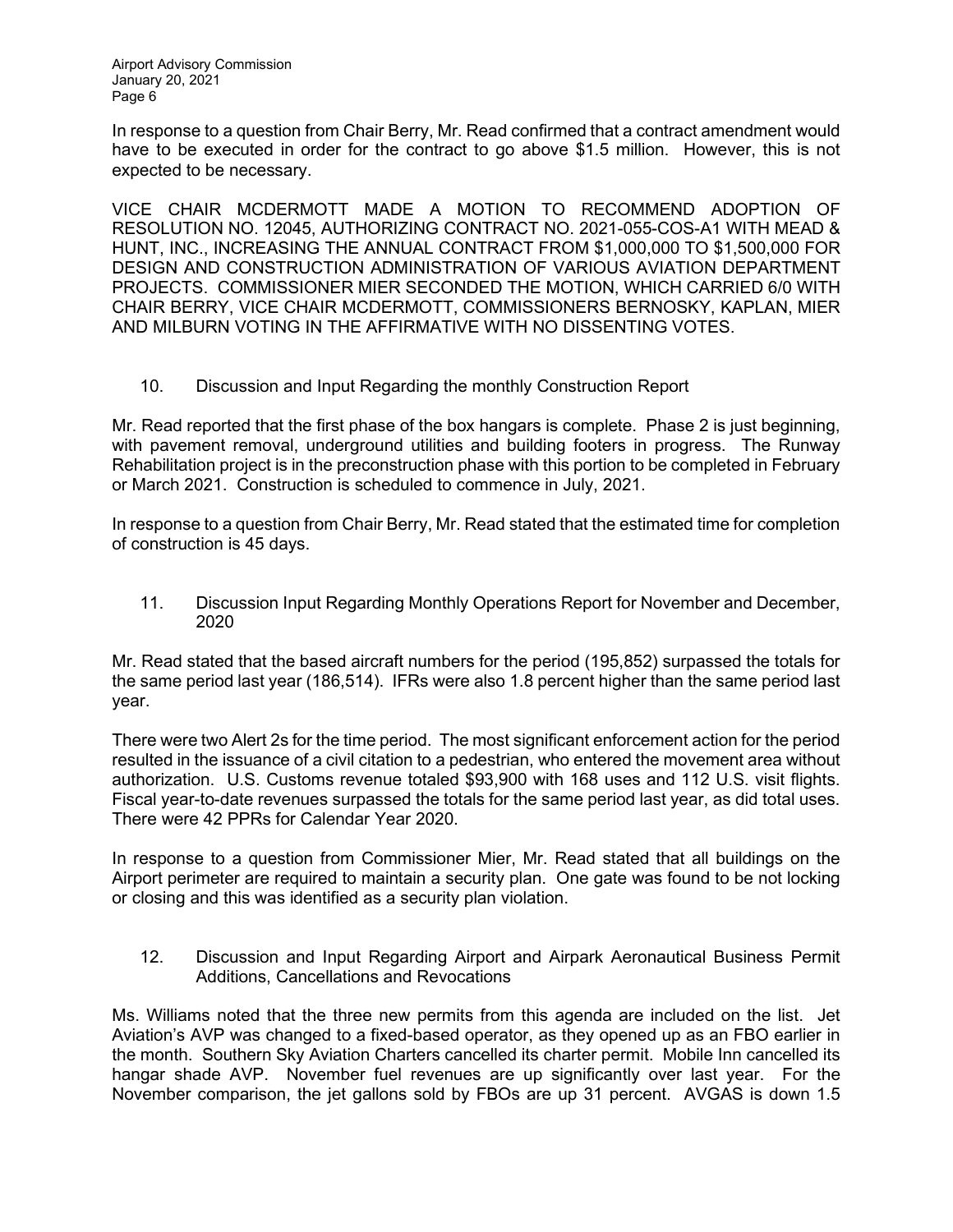percent. Airpark fuel is down 10 percent. Overall for November, gallons are up 17.1 percent. For fiscal year-to-date, jet fuel sales are up 25.3 percent for FBOs. AVGAS is up 3.3 percent and Airpark is down 3.3 percent. Actual gallons pumped year to date total 4.28 million, representing a 14 percent increase over last year. Customs activity continues to increase as the winter season progresses.

13. Discussion and Input Regarding Financial Report for November, 2020

Ms. Williams stated that the approved budget for revenues through November, 2020 was \$1.9 million. Actuals came in at \$2.2 million. The expense budget was \$1.1 million and actuals came in at \$906,000. Total revenues were \$491,842, compared with \$462,514 last year. Expenses were \$132,868 compared with \$301,912 last year. The Aviation Fund cash balance is \$6.4 million as of November 30th.

14. Discussion and Input Regarding Public Outreach Programs and Planning Projects

Ms. Ferrara reported on reviewing the Airport noise abatement program with new flight training company, Climb 250. Five voluntary curfew letters were sent out in November and nine in December. The Planning and Zoning reports listed one project within the Airport Influence Area in November and six in December. A listserv was sent out on the Jet Aviation opening and completion of Phase 1 of the box hangar project. A press release was issued on the city construction projects. There was coverage in local news and via Business Airport International. Fox 10 requested information on Airport operations and impacts due to the pandemic. Staff is in the process of updating collateral material to include the introduction of new FBO Jet Aviation. The Runway Rehab webpage is updated on a regular basis.

15. Discussion and Input Regarding Quarterly Noise Complaint Summary Report

Ms. Ferrara stated that there were 19 callbacks and one email response by staff. There were 24 new complaints and 33 repeat complaints, which is comparable to the same period last year. There were 10,074 complaints for 2020, due in large part to a single complainant submitting a total of 9,845 complaints. Removing the complaints from this single individual, the total complaints for the quarter was 229.

In response to a question from Commissioner Mier, Ms. Ferrara stated that staff has attempted to have a dialogue with the main complainant, however, the submissions have continued.

16. Administrative Report from the Aviation Director or Designee Regarding the Statute of Pending Aviation-Related Items

Mr. Mascaro reported that the amendments to the lease agreements were approved by City Council on consent on December 1st. The three items the Commission just voted to approve will go on consent for the February 2nd City Council meeting. There were no updates to the report on aviation-related items to the Planning Commission, Design Review Board or City Council.